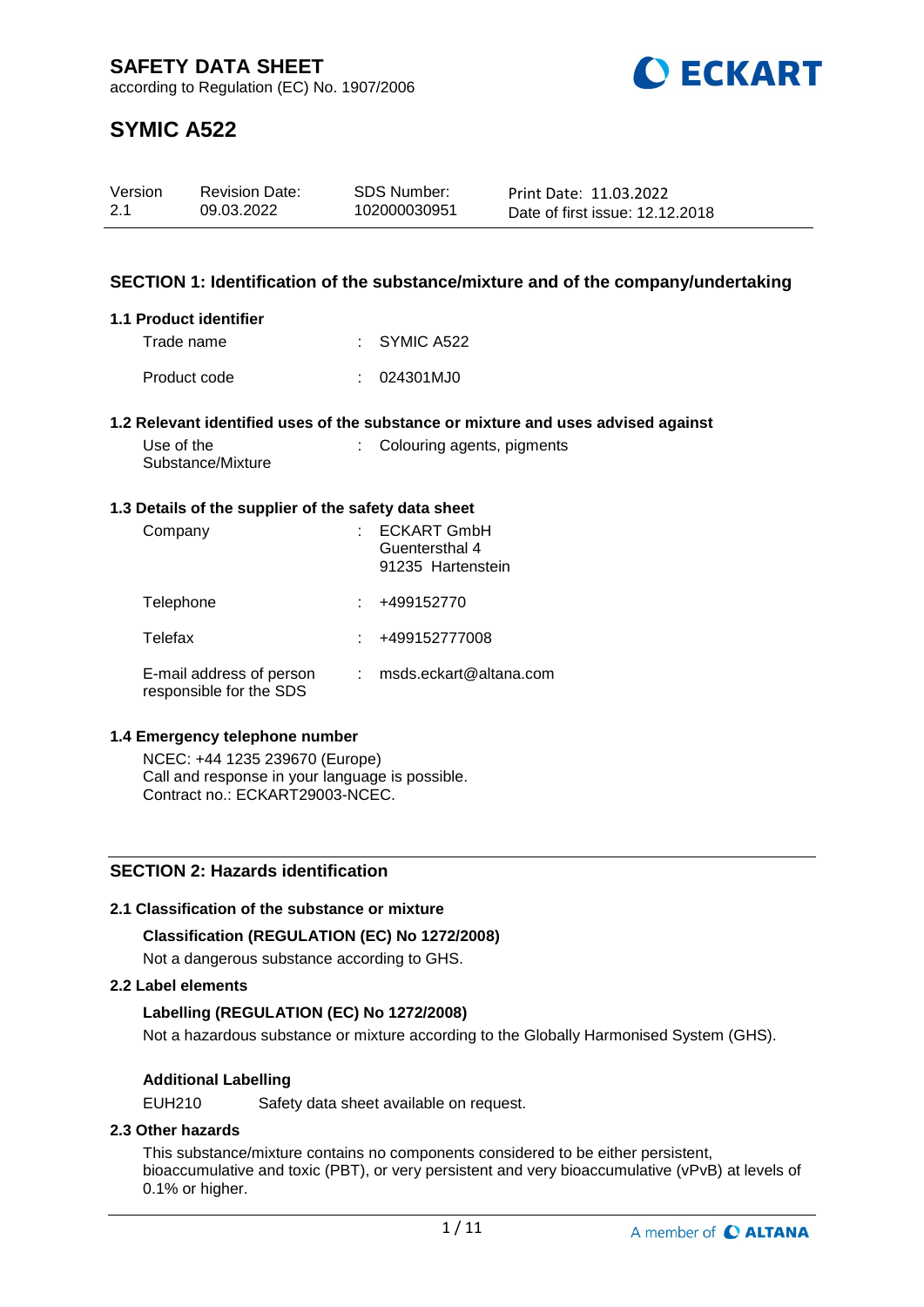

# **SYMIC A522**

| Version | <b>Revision Date:</b> | SDS Number:  | Print Date: 11.03.2022          |
|---------|-----------------------|--------------|---------------------------------|
| 2.1     | 09.03.2022            | 102000030951 | Date of first issue: 12.12.2018 |

## **SECTION 3: Composition/information on ingredients**

## **3.2 Mixtures**

## **Hazardous components**

| Chemical name                                   | CAS-No.                    | Classification         | Concentration |
|-------------------------------------------------|----------------------------|------------------------|---------------|
|                                                 | EC-No.                     | <b>REGULATION (EC)</b> | (% w/w)       |
|                                                 | Index-No.                  | No 1272/2008           |               |
|                                                 | <b>Registration number</b> |                        |               |
| Substances with a workplace exposure limit :    |                            |                        |               |
| Fluorphlogopite                                 | 12003-38-2                 |                        | $>= 25 - 50$  |
| (Mg3K[AlF2O(SiO3)3])                            | 234-426-5                  |                        |               |
|                                                 | 01-2119971065-37           |                        |               |
| For explanation of abbreviations see section 16 |                            |                        |               |

For explanation of abbreviations see section 16.

## **SECTION 4: First aid measures**

## **4.1 Description of first aid measures**

| General advice          |    | Do not leave the victim unattended.                                                                                                                                             |
|-------------------------|----|---------------------------------------------------------------------------------------------------------------------------------------------------------------------------------|
| If inhaled              | t. | If unconscious, place in recovery position and seek medical<br>advice.<br>If symptoms persist, call a physician.                                                                |
| In case of skin contact |    | : Wash off with soap and water.                                                                                                                                                 |
| In case of eye contact  |    | : Remove contact lenses.<br>If eye irritation persists, consult a specialist.                                                                                                   |
| If swallowed            |    | : Keep respiratory tract clear.<br>Do not give milk or alcoholic beverages.<br>Never give anything by mouth to an unconscious person.<br>If symptoms persist, call a physician. |

## **4.2 Most important symptoms and effects, both acute and delayed**

None known.

**4.3 Indication of any immediate medical attention and special treatment needed** This information is not available.

## **SECTION 5: Firefighting measures**

## **5.1 Extinguishing media**

Suitable extinguishing media : Foam

Carbon dioxide (CO2) ABC powder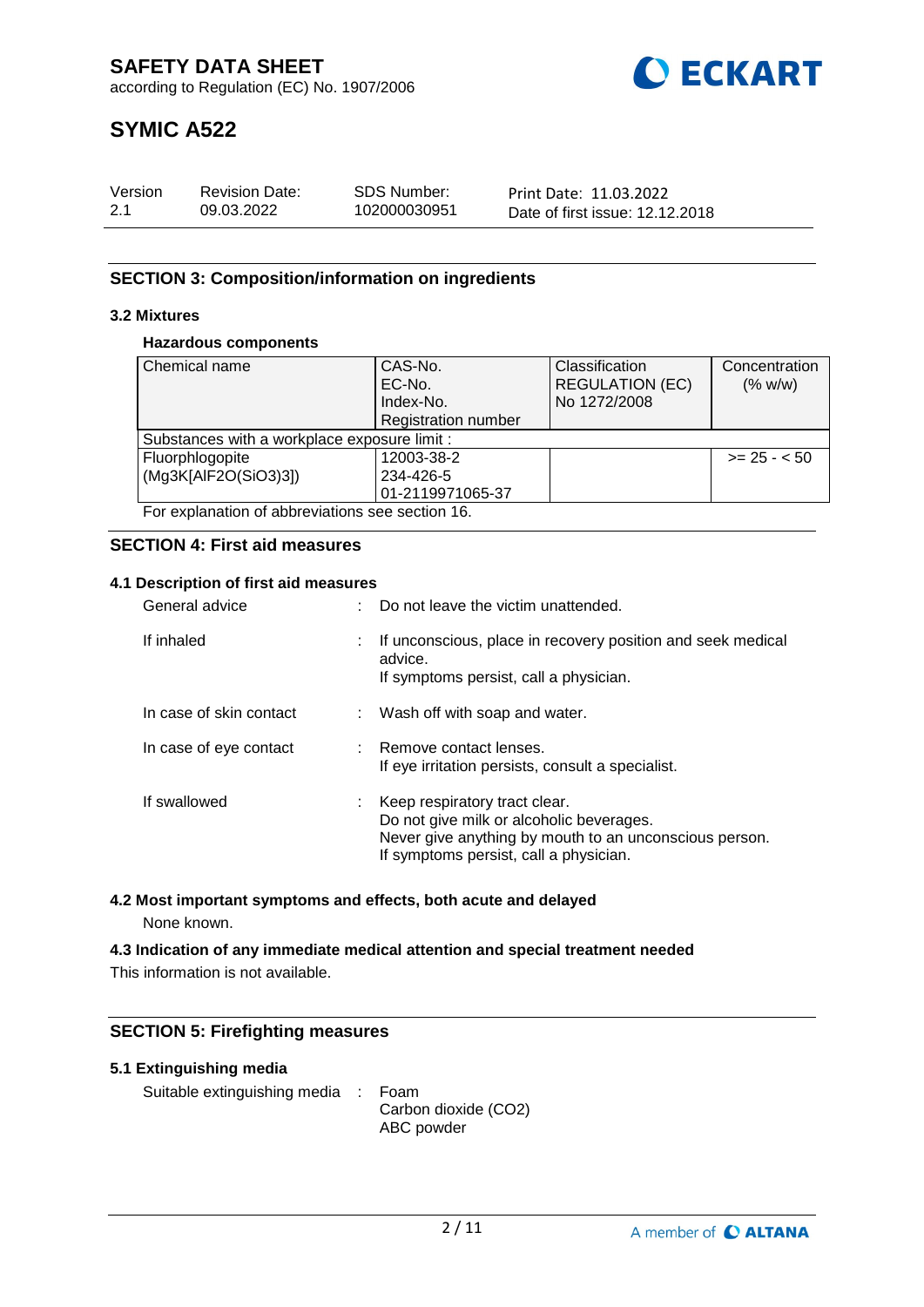

# **SYMIC A522**

| Version | <b>Revision Date:</b> | SDS Number:  | Print Date: 11.03.2022          |
|---------|-----------------------|--------------|---------------------------------|
| 2.1     | 09.03.2022            | 102000030951 | Date of first issue: 12.12.2018 |

## **5.2 Special hazards arising from the substance or mixture**

#### **5.3 Advice for firefighters** Special protective equipment : for firefighters : Wear self-contained breathing apparatus for firefighting if necessary. Further information : Standard procedure for chemical fires. Use extinguishing measures that are appropriate to local circumstances and the surrounding environment.

## **SECTION 6: Accidental release measures**

|                      | 6.1 Personal precautions, protective equipment and emergency procedures |  |
|----------------------|-------------------------------------------------------------------------|--|
| Personal precautions | : Avoid dust formation.                                                 |  |
|                      |                                                                         |  |

## **6.2 Environmental precautions**

| Environmental precautions |  | No special environmental precautions required. |
|---------------------------|--|------------------------------------------------|
|---------------------------|--|------------------------------------------------|

## **6.3 Methods and material for containment and cleaning up**

| Methods for cleaning up | : Pick up and arrange disposal without creating dust. |
|-------------------------|-------------------------------------------------------|
|                         | Sweep up and shovel.                                  |
|                         | Keep in suitable, closed containers for disposal.     |

## **6.4 Reference to other sections**

## **SECTION 7: Handling and storage**

| 7.1 Precautions for safe handling<br>Advice on safe handling     |          | : For personal protection see section 8.<br>Smoking, eating and drinking should be prohibited in the<br>application area.       |
|------------------------------------------------------------------|----------|---------------------------------------------------------------------------------------------------------------------------------|
| Advice on protection against<br>fire and explosion               | -11 - 11 | Provide appropriate exhaust ventilation at places where dust<br>is formed.                                                      |
| Hygiene measures                                                 |          | : General industrial hygiene practice.                                                                                          |
| 7.2 Conditions for safe storage, including any incompatibilities |          |                                                                                                                                 |
| areas and containers                                             |          | Requirements for storage : Electrical installations / working materials must comply with<br>the technological safety standards. |
| Advice on common storage                                         |          | : No materials to be especially mentioned.                                                                                      |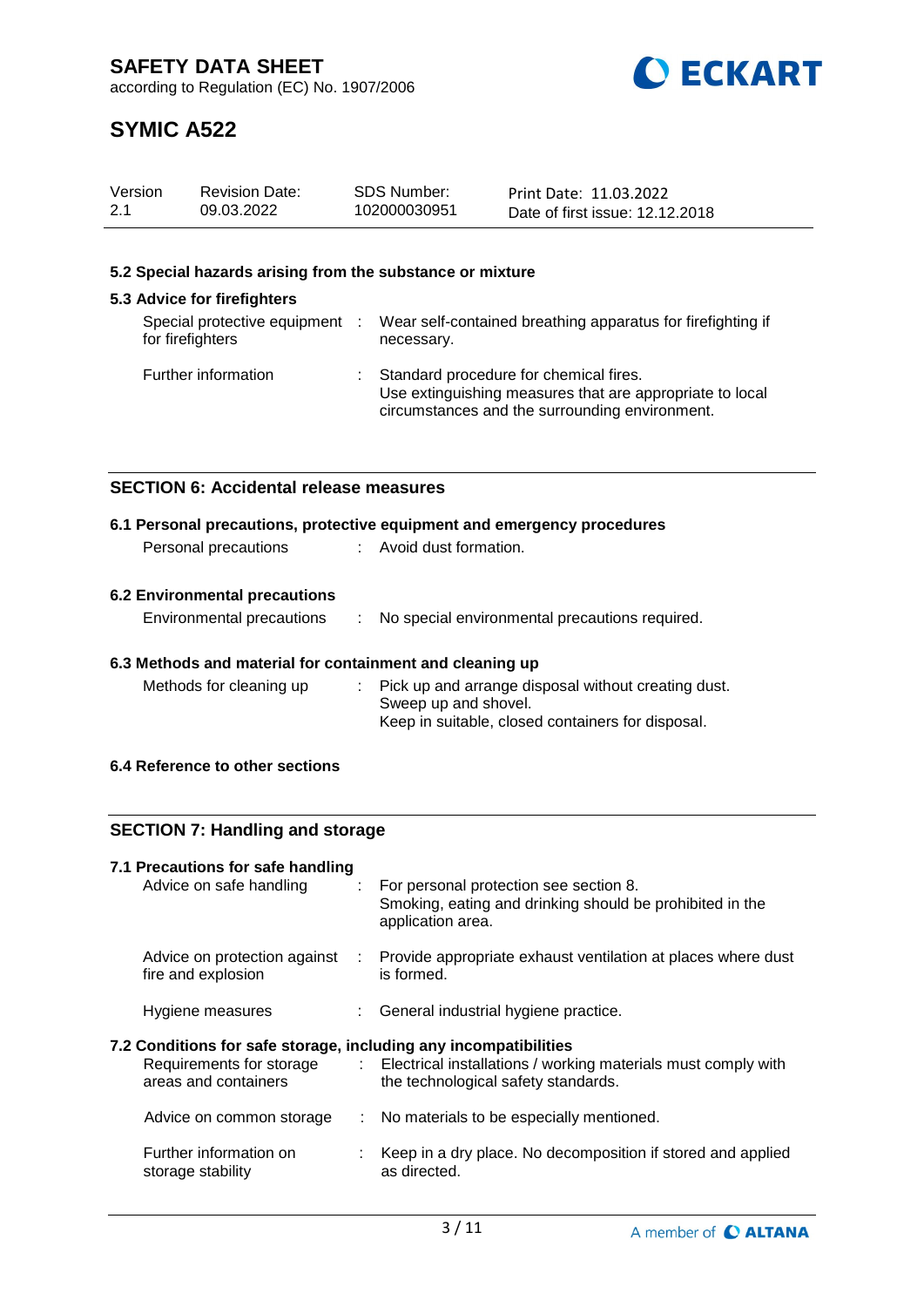**O ECKART** 

according to Regulation (EC) No. 1907/2006

# **SYMIC A522**

| Version | <b>Revision Date:</b> | <b>SDS Number:</b> | Print Date: 11.03.2022          |
|---------|-----------------------|--------------------|---------------------------------|
| -2.1    | 09.03.2022            | 102000030951       | Date of first issue: 12.12.2018 |

## **7.3 Specific end use(s)**

This information is not available.

## **SECTION 8: Exposure controls/personal protection**

## **8.1 Control parameters**

## **Occupational Exposure Limits**

| Components          | CAS-No.                                                                                                                                                                                                                                                                                                                                                                                                                                                                                                                                                                                                                                                                                                                                                                                                                                                                                                                                                                                                                                                                                                                                                                                                                                                                                                                                                                                                                                                                                                                                                              | Value type (Form                                   | Control parameters                                                                                                                                                                                                                                                                                                                                                                                                                                                                                                                          | Basis   |
|---------------------|----------------------------------------------------------------------------------------------------------------------------------------------------------------------------------------------------------------------------------------------------------------------------------------------------------------------------------------------------------------------------------------------------------------------------------------------------------------------------------------------------------------------------------------------------------------------------------------------------------------------------------------------------------------------------------------------------------------------------------------------------------------------------------------------------------------------------------------------------------------------------------------------------------------------------------------------------------------------------------------------------------------------------------------------------------------------------------------------------------------------------------------------------------------------------------------------------------------------------------------------------------------------------------------------------------------------------------------------------------------------------------------------------------------------------------------------------------------------------------------------------------------------------------------------------------------------|----------------------------------------------------|---------------------------------------------------------------------------------------------------------------------------------------------------------------------------------------------------------------------------------------------------------------------------------------------------------------------------------------------------------------------------------------------------------------------------------------------------------------------------------------------------------------------------------------------|---------|
|                     |                                                                                                                                                                                                                                                                                                                                                                                                                                                                                                                                                                                                                                                                                                                                                                                                                                                                                                                                                                                                                                                                                                                                                                                                                                                                                                                                                                                                                                                                                                                                                                      | of exposure)                                       |                                                                                                                                                                                                                                                                                                                                                                                                                                                                                                                                             |         |
| diiron trioxide     | 1309-37-1                                                                                                                                                                                                                                                                                                                                                                                                                                                                                                                                                                                                                                                                                                                                                                                                                                                                                                                                                                                                                                                                                                                                                                                                                                                                                                                                                                                                                                                                                                                                                            | TWA (Inhalable)                                    | $10$ mg/m $3$                                                                                                                                                                                                                                                                                                                                                                                                                                                                                                                               | GB EH40 |
| Further information | The COSHH definition of a substance hazardous to health includes dust of<br>any kind when present at a concentration in air equal to or greater than 10<br>mg.m-3 8-hour TWA of inhalable dust or 4 mg.m-3 8-hour TWA of respirable<br>dust. This means that any dust will be subject to COSHH if people are<br>exposed to dust above these levels. Some dusts have been assigned<br>specific WELs and exposure to these must comply with the appropriate<br>limits., Where no specific short-term exposure limit is listed, a figure three<br>times the long-term exposure limit should be used.                                                                                                                                                                                                                                                                                                                                                                                                                                                                                                                                                                                                                                                                                                                                                                                                                                                                                                                                                                    |                                                    |                                                                                                                                                                                                                                                                                                                                                                                                                                                                                                                                             |         |
|                     |                                                                                                                                                                                                                                                                                                                                                                                                                                                                                                                                                                                                                                                                                                                                                                                                                                                                                                                                                                                                                                                                                                                                                                                                                                                                                                                                                                                                                                                                                                                                                                      | TWA (Respirable<br>fraction)                       | $4$ mg/m $3$                                                                                                                                                                                                                                                                                                                                                                                                                                                                                                                                | GB EH40 |
| Further information |                                                                                                                                                                                                                                                                                                                                                                                                                                                                                                                                                                                                                                                                                                                                                                                                                                                                                                                                                                                                                                                                                                                                                                                                                                                                                                                                                                                                                                                                                                                                                                      | times the long-term exposure limit should be used. | The COSHH definition of a substance hazardous to health includes dust of<br>any kind when present at a concentration in air equal to or greater than 10<br>mg.m-3 8-hour TWA of inhalable dust or 4 mg.m-3 8-hour TWA of respirable<br>dust. This means that any dust will be subject to COSHH if people are<br>exposed to dust above these levels. Some dusts have been assigned<br>specific WELs and exposure to these must comply with the appropriate<br>limits., Where no specific short-term exposure limit is listed, a figure three |         |
|                     |                                                                                                                                                                                                                                                                                                                                                                                                                                                                                                                                                                                                                                                                                                                                                                                                                                                                                                                                                                                                                                                                                                                                                                                                                                                                                                                                                                                                                                                                                                                                                                      | TWA (inhalable<br>dust)                            | $10 \text{ mg/m}$                                                                                                                                                                                                                                                                                                                                                                                                                                                                                                                           | GB EH40 |
| Further information | For the purposes of these limits, respirable dust and inhalable dust are<br>those fractions of airborne dust which will be collected when sampling is<br>undertaken in accordance with the methods described in MDHS14/4<br>General methods for sampling and gravimetric analysis or respirable,<br>thoracic and inhalable aerosols., The COSHH definition of a substance<br>hazardous to health includes dust of any kind when present at a<br>concentration in air equal to or greater than 10 mg.m-3 8-hour TWA of<br>inhalable dust or 4 mg.m-3 8-hour TWA of respirable dust. This means that<br>any dust will be subject to COSHH if people are exposed to dust above<br>these levels. Some dusts have been assigned specific WELs and exposure<br>to these must comply with the appropriate limits., Most industrial dusts<br>contain particles of a wide range of sizes. The behaviour, deposition and<br>fate of any particular particle after entry into the human respiratory system,<br>and the body response that it elicits, depend on the nature and size of the<br>particle. HSE distinguishes two size fractions for limit-setting purposes<br>termed 'inhalable' and 'respirable'., Inhalable dust approximates to the<br>fraction of airborne material that enters the nose and mouth during breathing<br>and is therefore available for deposition in the respiratory tract. Respirable<br>dust approximates to the fraction that penetrates to the gas exchange region<br>of the lung. Fuller definitions and explanatory material are given in |                                                    |                                                                                                                                                                                                                                                                                                                                                                                                                                                                                                                                             |         |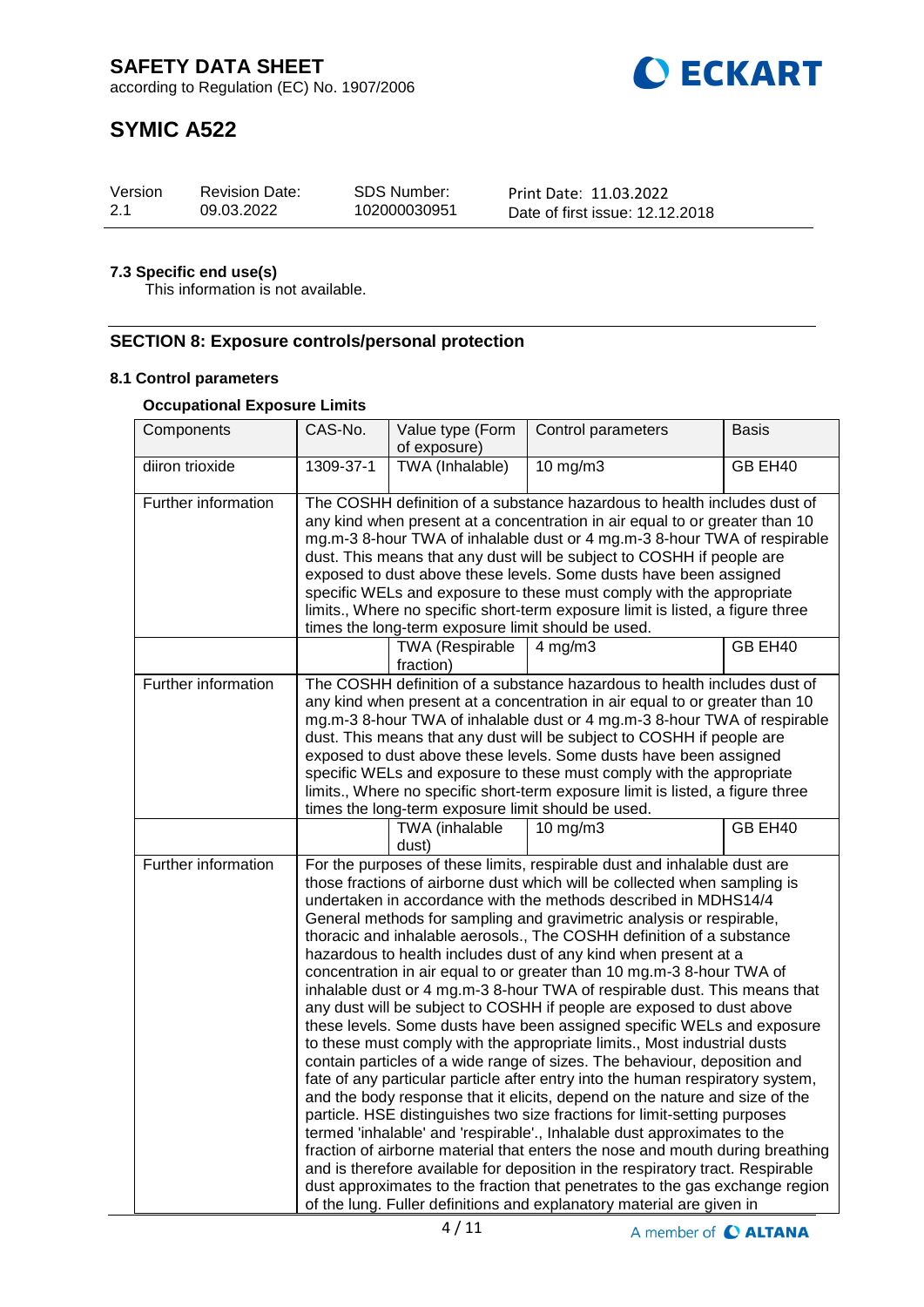**SAFETY DATA SHEET**

according to Regulation (EC) No. 1907/2006



# **SYMIC A522**

| Version<br>2.1 | <b>Revision Date:</b><br>09.03.2022         |                | <b>SDS Number:</b><br>102000030951 | Print Date: 11.03.2022<br>Date of first issue: 12.12.2018                                                                                                                                                                                                                                                                                                                                                                                                                                                                                                                                                                                                                                                                                                                                                                                                                                                                                                                                                                                                                                                                                                                                                                                                                                                                                                                                                                                                                                                                                                                                                                                                                                                                                                                                             |            |
|----------------|---------------------------------------------|----------------|------------------------------------|-------------------------------------------------------------------------------------------------------------------------------------------------------------------------------------------------------------------------------------------------------------------------------------------------------------------------------------------------------------------------------------------------------------------------------------------------------------------------------------------------------------------------------------------------------------------------------------------------------------------------------------------------------------------------------------------------------------------------------------------------------------------------------------------------------------------------------------------------------------------------------------------------------------------------------------------------------------------------------------------------------------------------------------------------------------------------------------------------------------------------------------------------------------------------------------------------------------------------------------------------------------------------------------------------------------------------------------------------------------------------------------------------------------------------------------------------------------------------------------------------------------------------------------------------------------------------------------------------------------------------------------------------------------------------------------------------------------------------------------------------------------------------------------------------------|------------|
|                |                                             |                | exposure limit should be used.     | MDHS14/4., Where dusts contain components that have their own assigned<br>WEL, all the relevant limits should be complied with., Where no specific<br>short-term exposure limit is listed, a figure three times the long-term                                                                                                                                                                                                                                                                                                                                                                                                                                                                                                                                                                                                                                                                                                                                                                                                                                                                                                                                                                                                                                                                                                                                                                                                                                                                                                                                                                                                                                                                                                                                                                         |            |
|                |                                             |                | <b>TWA (Respirable</b><br>dust)    | $4$ mg/m $3$                                                                                                                                                                                                                                                                                                                                                                                                                                                                                                                                                                                                                                                                                                                                                                                                                                                                                                                                                                                                                                                                                                                                                                                                                                                                                                                                                                                                                                                                                                                                                                                                                                                                                                                                                                                          | GB EH40    |
|                | Further information                         |                | exposure limit should be used.     | For the purposes of these limits, respirable dust and inhalable dust are<br>those fractions of airborne dust which will be collected when sampling is<br>undertaken in accordance with the methods described in MDHS14/4<br>General methods for sampling and gravimetric analysis or respirable,<br>thoracic and inhalable aerosols., The COSHH definition of a substance<br>hazardous to health includes dust of any kind when present at a<br>concentration in air equal to or greater than 10 mg.m-3 8-hour TWA of<br>inhalable dust or 4 mg.m-3 8-hour TWA of respirable dust. This means that<br>any dust will be subject to COSHH if people are exposed to dust above<br>these levels. Some dusts have been assigned specific WELs and exposure<br>to these must comply with the appropriate limits., Most industrial dusts<br>contain particles of a wide range of sizes. The behaviour, deposition and<br>fate of any particular particle after entry into the human respiratory system,<br>and the body response that it elicits, depend on the nature and size of the<br>particle. HSE distinguishes two size fractions for limit-setting purposes<br>termed 'inhalable' and 'respirable'., Inhalable dust approximates to the<br>fraction of airborne material that enters the nose and mouth during breathing<br>and is therefore available for deposition in the respiratory tract. Respirable<br>dust approximates to the fraction that penetrates to the gas exchange region<br>of the lung. Fuller definitions and explanatory material are given in<br>MDHS14/4., Where dusts contain components that have their own assigned<br>WEL, all the relevant limits should be complied with., Where no specific<br>short-term exposure limit is listed, a figure three times the long-term |            |
|                | Fluorphlogopite<br>(Mg3K[AlF2O(SiO3)<br>3]) | 12003-38-<br>2 | <b>TWA</b>                         | $2.5$ mg/m $3$<br>(Fluorine)                                                                                                                                                                                                                                                                                                                                                                                                                                                                                                                                                                                                                                                                                                                                                                                                                                                                                                                                                                                                                                                                                                                                                                                                                                                                                                                                                                                                                                                                                                                                                                                                                                                                                                                                                                          | 2000/39/EC |
|                | Further information                         | Indicative     |                                    |                                                                                                                                                                                                                                                                                                                                                                                                                                                                                                                                                                                                                                                                                                                                                                                                                                                                                                                                                                                                                                                                                                                                                                                                                                                                                                                                                                                                                                                                                                                                                                                                                                                                                                                                                                                                       |            |

## **Derived No Effect Level (DNEL) according to Regulation (EC) No. 1907/2006:**

| Substance name                         | End Use   | Exposure routes | Potential health<br>effects   | Value        |
|----------------------------------------|-----------|-----------------|-------------------------------|--------------|
| Fluorphlogopite<br>(Mg3K[AlF2O(SiO3)3] | Consumers | Ingestion       | Long-term systemic<br>effects | $62.5$ mg/kg |

## **8.2 Exposure controls**

## **Personal protective equipment**

| Eye protection           | : Safety glasses                                                     |
|--------------------------|----------------------------------------------------------------------|
| Skin and body protection | : Protective suit                                                    |
| Respiratory protection   | : No personal respiratory protective equipment normally<br>required. |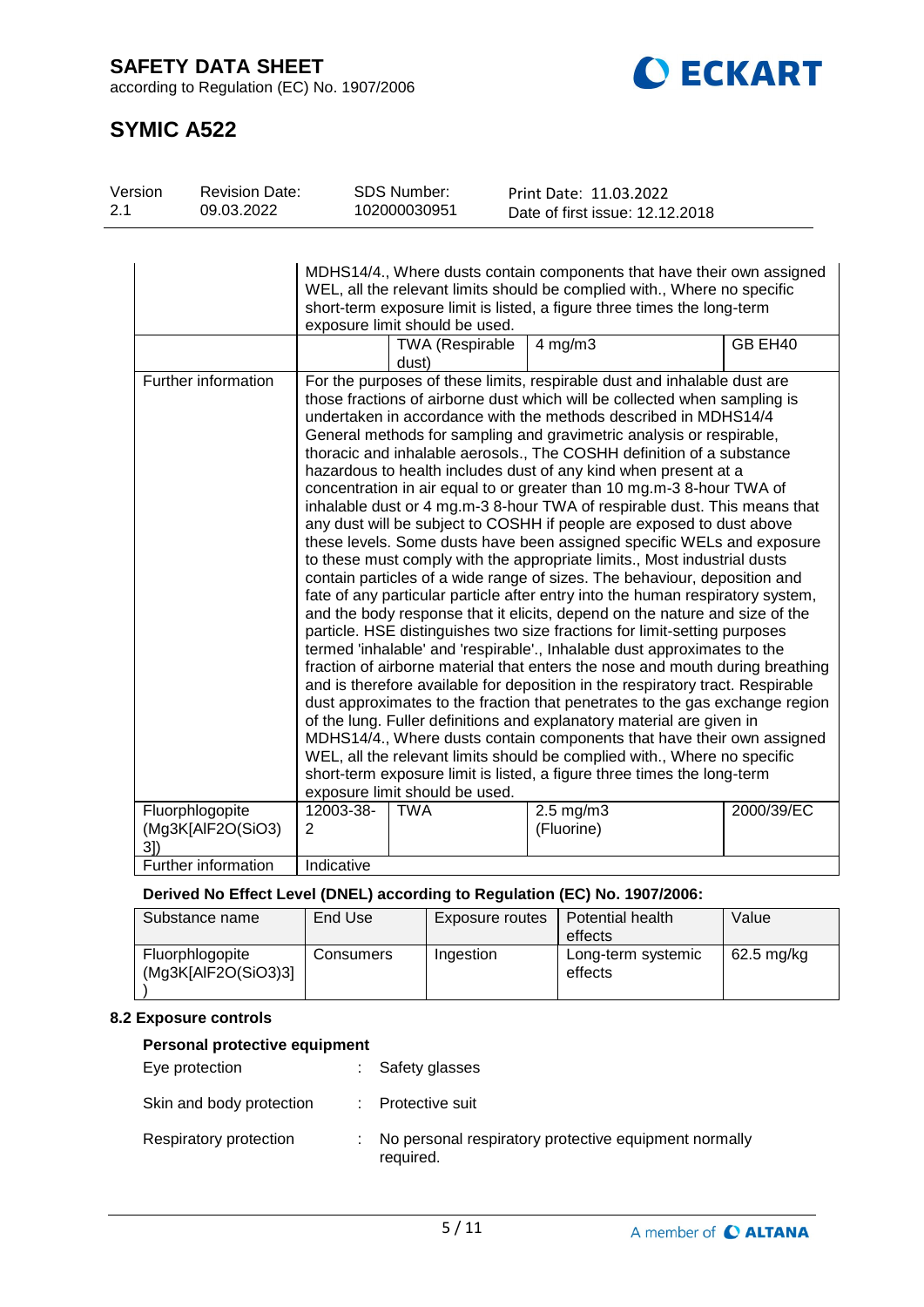**SAFETY DATA SHEET**





## **SYMIC A522**

| Version | <b>Revision Date:</b> | SDS Number:  | Print Date: 11.03.2022          |
|---------|-----------------------|--------------|---------------------------------|
| 2.1     | 09.03.2022            | 102000030951 | Date of first issue: 12.12.2018 |

## **SECTION 9: Physical and chemical properties**

## **9.1 Information on basic physical and chemical properties**

| Appearance                                          | : powder                                      |
|-----------------------------------------------------|-----------------------------------------------|
| Colour                                              | : copper                                      |
| Odour                                               | : odourless                                   |
| <b>Odour Threshold</b>                              | : No data available                           |
| pH                                                  | : substance/mixture is non-soluble (in water) |
| Freezing point                                      | : No data available                           |
| Boiling point/boiling range                         | : No data available                           |
| Flash point                                         | : No data available                           |
| Evaporation rate                                    | : No data available                           |
| Flammability (solid, gas)                           | : Will not burn                               |
| Self-ignition                                       | : No data available                           |
| Auto-ignition temperature                           | : No data available                           |
| Smoldering temperature                              | : No data available                           |
| Decomposition temperature                           | : No data available                           |
| <b>Explosive properties</b>                         | : No data available                           |
| Oxidizing properties                                | : No data available                           |
| Upper explosion limit / Upper<br>flammability limit | : No data available                           |
| Lower explosion limit / Lower<br>flammability limit | : No data available                           |
| Vapour pressure                                     | : No data available                           |
| Relative vapour density                             | : No data available                           |
| Relative density                                    | No data available                             |
| Density                                             | : $3.4$ g/cm3                                 |
| <b>Bulk density</b>                                 | : $0.26$ g/cm3                                |
| Solubility(ies)                                     |                                               |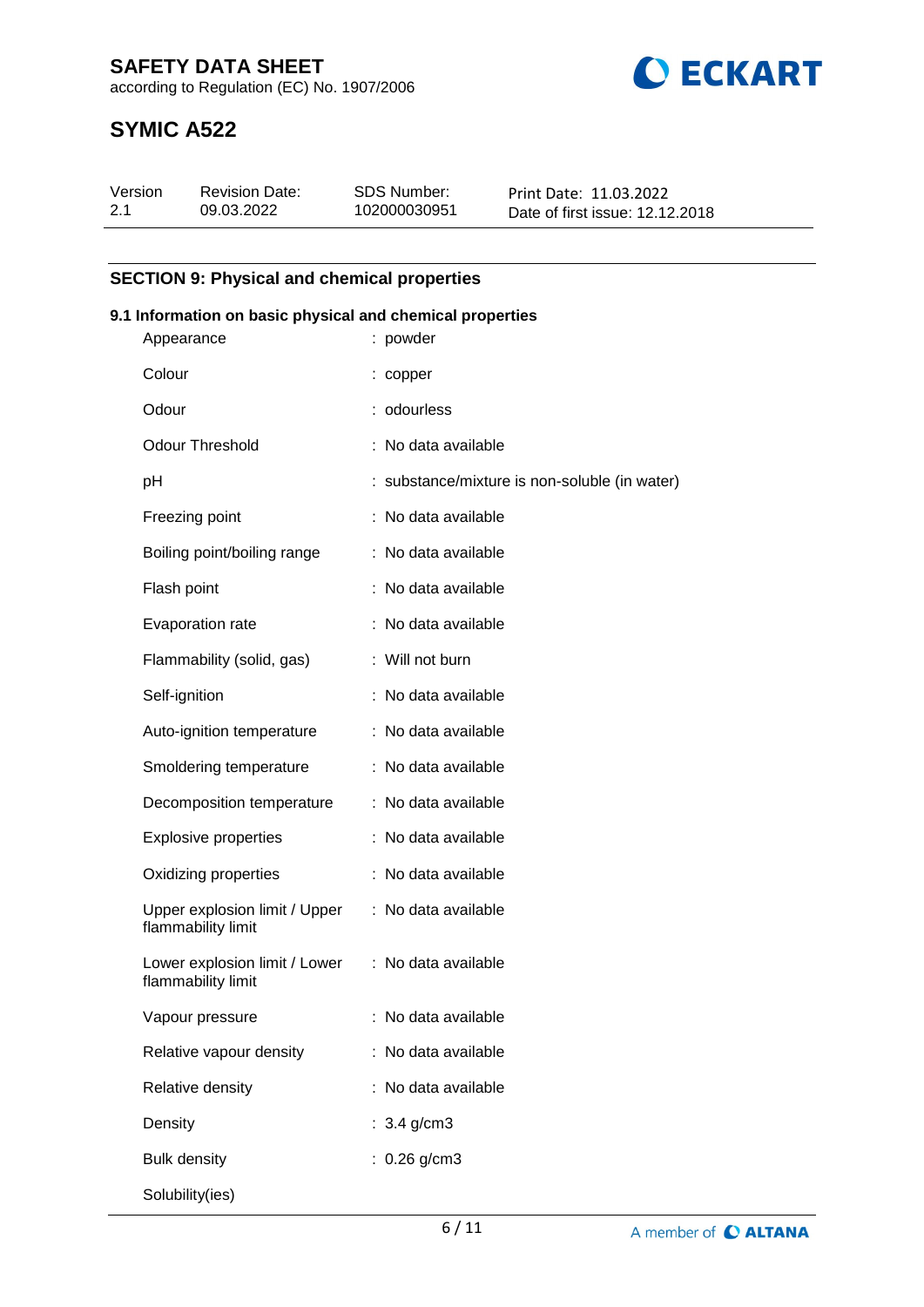## **SAFETY DATA SHEET**

according to Regulation (EC) No. 1907/2006



# **SYMIC A522**

| Version<br>2.1 | <b>Revision Date:</b><br>09.03.2022        | <b>SDS Number:</b><br>102000030951 | Print Date: 11.03.2022<br>Date of first issue: 12.12.2018 |
|----------------|--------------------------------------------|------------------------------------|-----------------------------------------------------------|
|                |                                            |                                    |                                                           |
|                | Water solubility                           | $:$ insoluble                      |                                                           |
|                | Solubility in other solvents               | : No data available                |                                                           |
|                | Partition coefficient: n-<br>octanol/water | : No data available                |                                                           |
|                | Decomposition temperature                  | : No data available                |                                                           |
|                | Viscosity, dynamic                         | : No data available                |                                                           |
|                | Viscosity, kinematic                       | : No data available                |                                                           |
|                | Flow time                                  | : No data available                |                                                           |
|                | 9.2 Other information                      |                                    |                                                           |

No data available

## **SECTION 10: Stability and reactivity**

## **10.1 Reactivity**

No decomposition if stored and applied as directed.

#### **10.2 Chemical stability**

No decomposition if stored and applied as directed.

#### **10.3 Possibility of hazardous reactions**

Hazardous reactions : Stable under recommended storage conditions. No hazards to be specially mentioned.

## **10.4 Conditions to avoid**

Conditions to avoid : No data available

## **10.5 Incompatible materials**

## **10.6 Hazardous decomposition products**

Contact with water or humid air : This information is not available.

Thermal decomposition : This information is not available.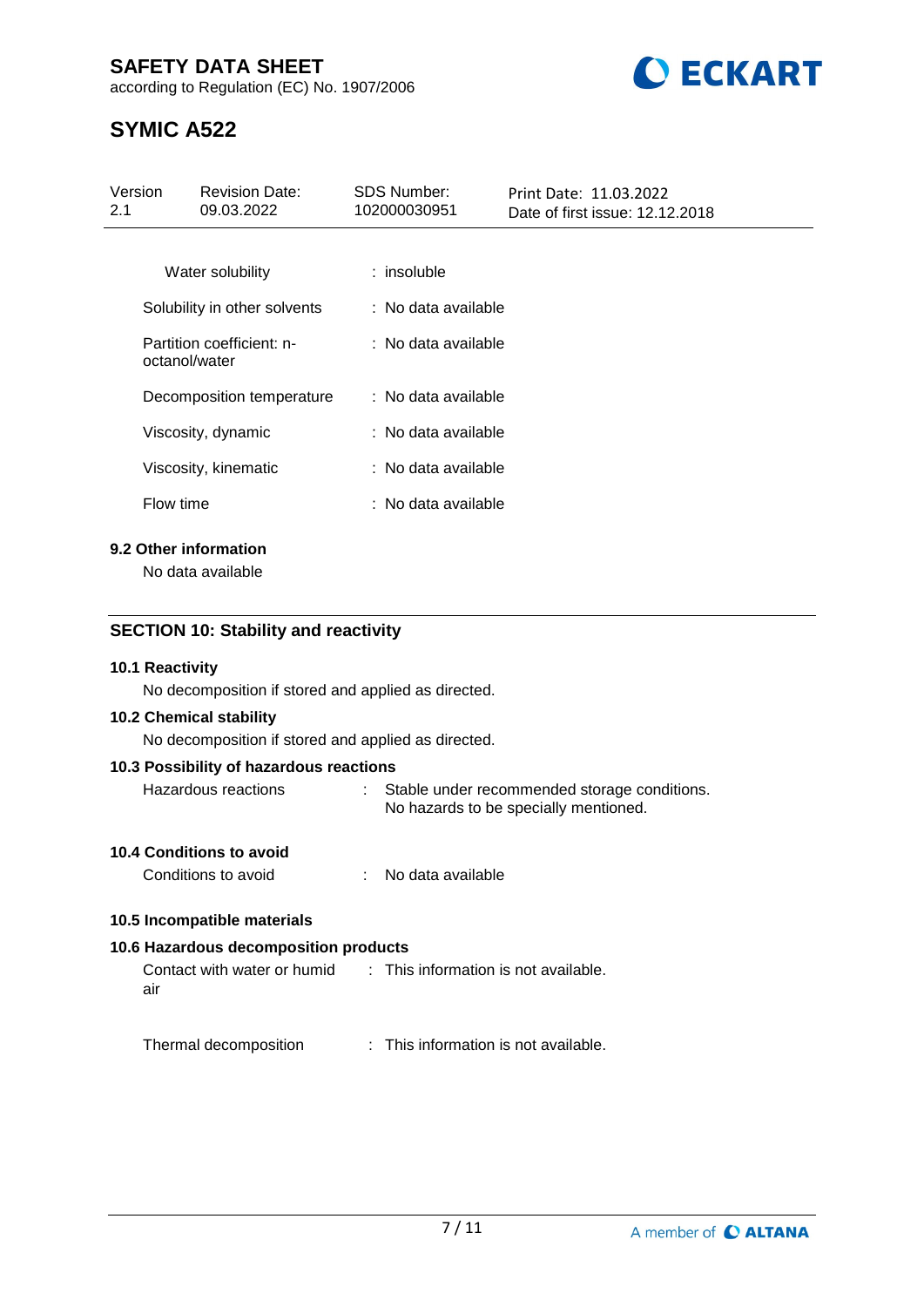**BECKART** 

according to Regulation (EC) No. 1907/2006

# **SYMIC A522**

| Version | <b>Revision Date:</b> | SDS Number:  | Print Date: 11.03.2022          |
|---------|-----------------------|--------------|---------------------------------|
| 2.1     | 09.03.2022            | 102000030951 | Date of first issue: 12.12.2018 |

## **SECTION 11: Toxicological information**

## **11.1 Information on toxicological effects**

#### **Acute toxicity**

Not classified based on available information.

## **Skin corrosion/irritation**

Not classified based on available information.

## **Serious eye damage/eye irritation**

Not classified based on available information.

## **Respiratory or skin sensitisation**

## **Skin sensitisation**

Not classified based on available information.

#### **Respiratory sensitisation**

Not classified based on available information.

#### **Germ cell mutagenicity**

Not classified based on available information.

#### **Carcinogenicity**

Not classified based on available information.

## **Reproductive toxicity**

Not classified based on available information.

## **STOT - single exposure**

Not classified based on available information.

## **STOT - repeated exposure**

Not classified based on available information.

## **Aspiration toxicity**

Not classified based on available information.

## **Further information**

**Product:** Remarks: No data available

## **SECTION 12: Ecological information**

## **12.1 Toxicity**

No data available

## **12.2 Persistence and degradability** No data available

**12.3 Bioaccumulative potential**

No data available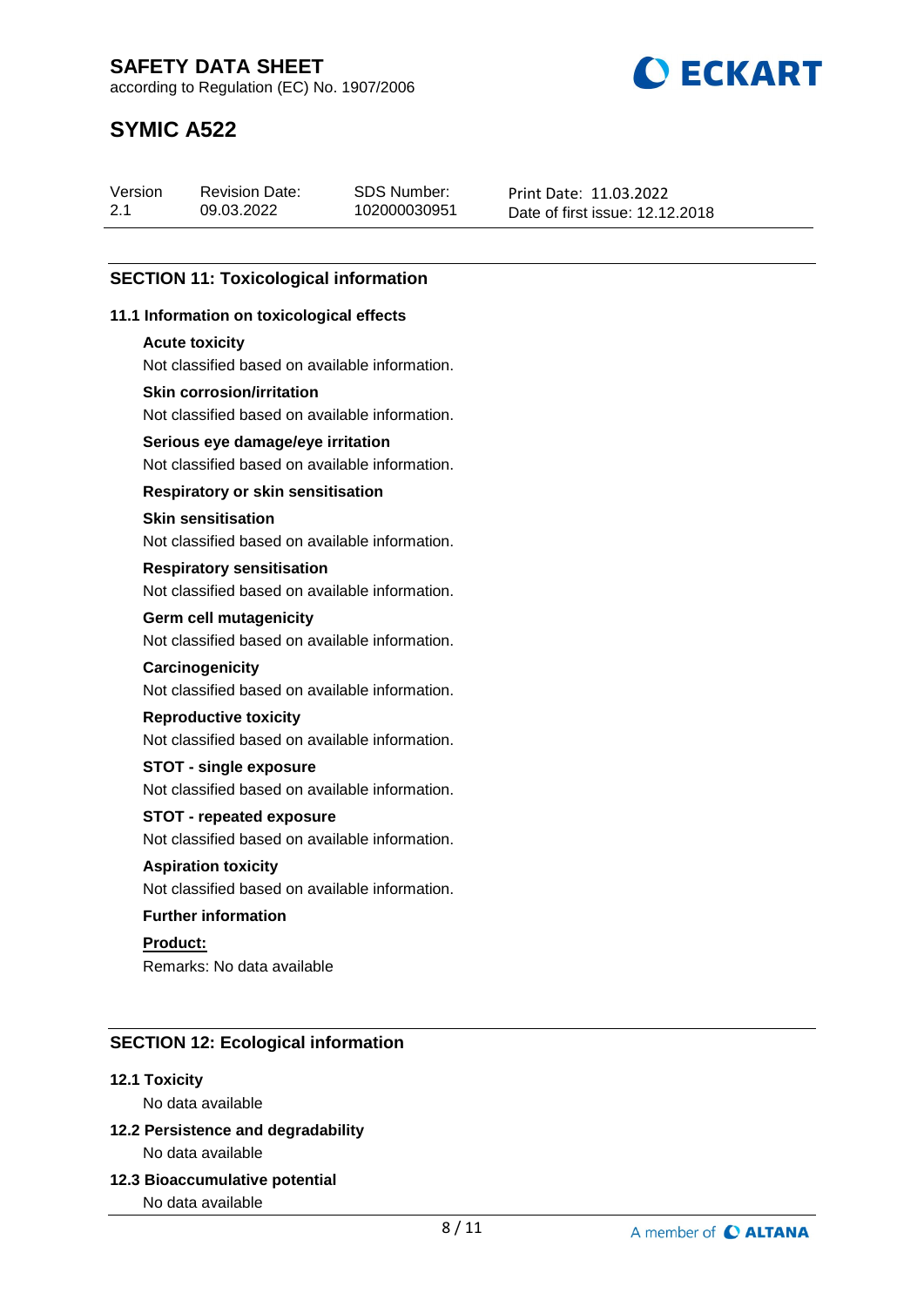**ECKART** 

according to Regulation (EC) No. 1907/2006

# **SYMIC A522**

| Version | <b>Revision Date:</b> | SDS Number:  | Print Date: 11.03.2022          |
|---------|-----------------------|--------------|---------------------------------|
| 2.1     | 09.03.2022            | 102000030951 |                                 |
|         |                       |              | Date of first issue: 12.12.2018 |

## **12.4 Mobility in soil**

No data available

## **12.5 Results of PBT and vPvB assessment**

## **Product:**

Assessment : This substance/mixture contains no components considered to be either persistent, bioaccumulative and toxic (PBT), or very persistent and very bioaccumulative (vPvB) at levels of 0.1% or higher..

## **12.6 Other adverse effects**

#### **Product:**

| Additional ecological | No data available |
|-----------------------|-------------------|
| information           |                   |

## **Components:**

## **Fluorphlogopite (Mg3K[AlF2O(SiO3)3]):**

Additional ecological information : No data available

## **SECTION 13: Disposal considerations**

## **13.1 Waste treatment methods**

Contaminated packaging : Empty containers should be taken to an approved waste handling site for recycling or disposal.

## **SECTION 14: Transport information**

#### **14.1 UN number**

Not regulated as a dangerous good

## **14.2 UN proper shipping name**

Not regulated as a dangerous good

## **14.3 Transport hazard class(es)**

Not regulated as a dangerous good

## **14.4 Packing group**

Not regulated as a dangerous good

## **14.5 Environmental hazards**

Not regulated as a dangerous good

## **14.6 Special precautions for user**

Remarks : Not classified as dangerous in the meaning of transport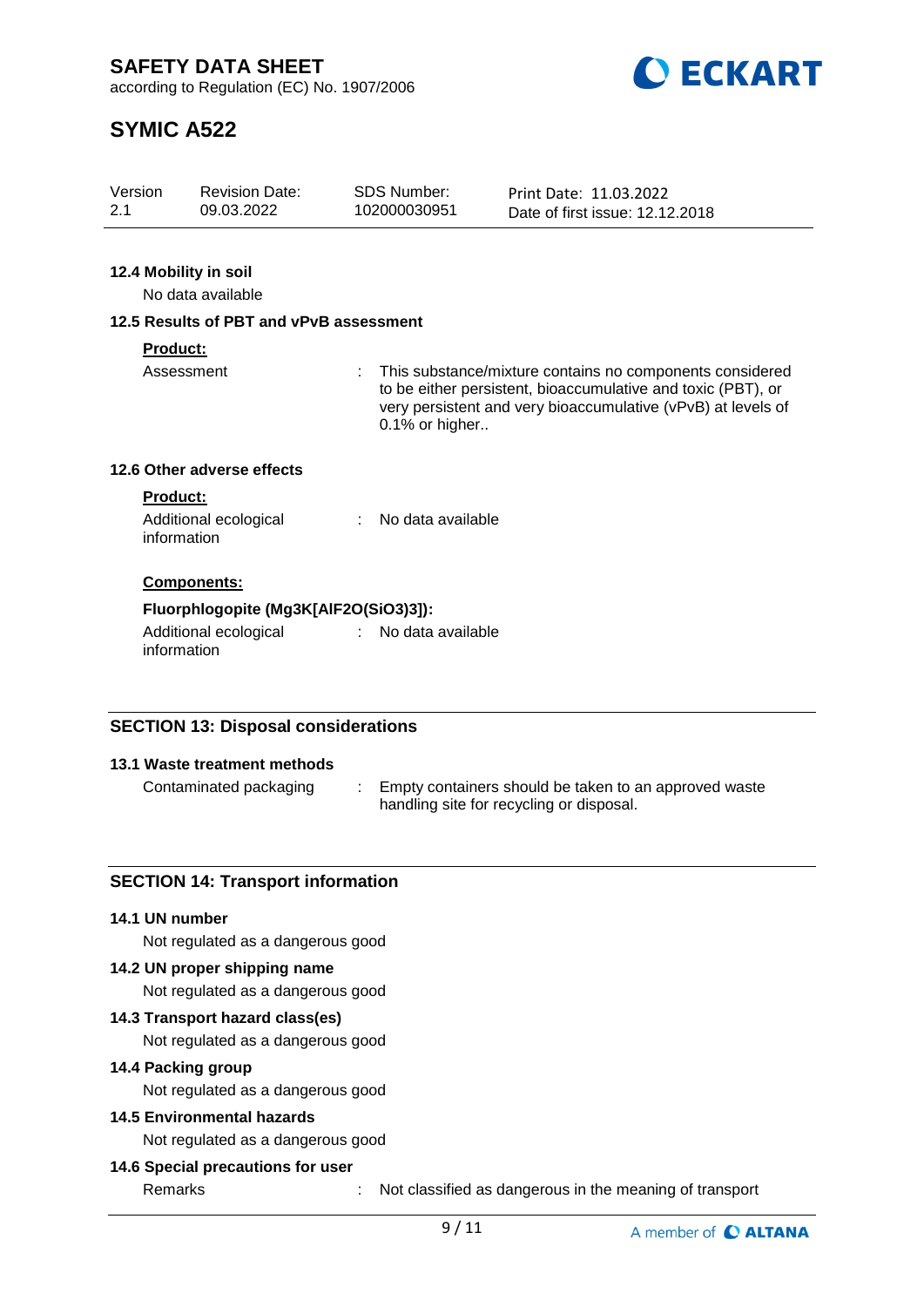

# **SYMIC A522**

| Version | <b>Revision Date:</b> | <b>SDS Number:</b> | Print Date: 11.03.2022          |
|---------|-----------------------|--------------------|---------------------------------|
| 2.1     | 09.03.2022            | 102000030951       | Date of first issue: 12.12.2018 |

regulations.

## **14.7 Transport in bulk according to Annex II of Marpol and the IBC Code** Not applicable for product as supplied.

## **SECTION 15: Regulatory information**

#### **15.1 Safety, health and environmental regulations/legislation specific for the substance or mixture**

| REACH - Candidate List of Substances of Very High<br>Concern for Authorisation (Article 59).                                                         |    | Not applicable |
|------------------------------------------------------------------------------------------------------------------------------------------------------|----|----------------|
| Regulation (EC) No 1005/2009 on substances that<br>deplete the ozone layer                                                                           |    | Not applicable |
| Regulation (EU) 2019/1021 on persistent organic<br>pollutants (recast)                                                                               |    | Not applicable |
| UK REACH List of substances subject to authorisation<br>(Annex XIV)                                                                                  | t. | Not applicable |
| REACH - Restrictions on the manufacture, placing on<br>the market and use of certain dangerous substances,<br>preparations and articles (Annex XVII) |    | Not applicable |

## **15.2 Chemical safety assessment**

## **SECTION 16: Other information**

## **Full text of other abbreviations**

| 2000/39/EC       | : Europe. Commission Directive 2000/39/EC establishing a first<br>list of indicative occupational exposure limit values |
|------------------|-------------------------------------------------------------------------------------------------------------------------|
| GB EH40          | : UK. EH40 WEL - Workplace Exposure Limits                                                                              |
| 2000/39/EC / TWA | : Limit Value - eight hours                                                                                             |
| GB EH40 / TWA    | : Long-term exposure limit (8-hour TWA reference period)                                                                |

ADN - European Agreement concerning the International Carriage of Dangerous Goods by Inland Waterways; ADR - European Agreement concerning the International Carriage of Dangerous Goods by Road; AIIC - Australian Inventory of Industrial Chemicals; ASTM - American Society for the Testing of Materials; bw - Body weight; CLP - Classification Labelling Packaging Regulation; Regulation (EC) No 1272/2008; CMR - Carcinogen, Mutagen or Reproductive Toxicant; DIN - Standard of the German Institute for Standardisation; DSL - Domestic Substances List (Canada); ECHA - European Chemicals Agency; EC-Number - European Community number; ECx - Concentration associated with x% response; ELx - Loading rate associated with x% response; EmS - Emergency Schedule; ENCS - Existing and New Chemical Substances (Japan); ErCx - Concentration associated with x% growth rate response; GHS - Globally Harmonized System;